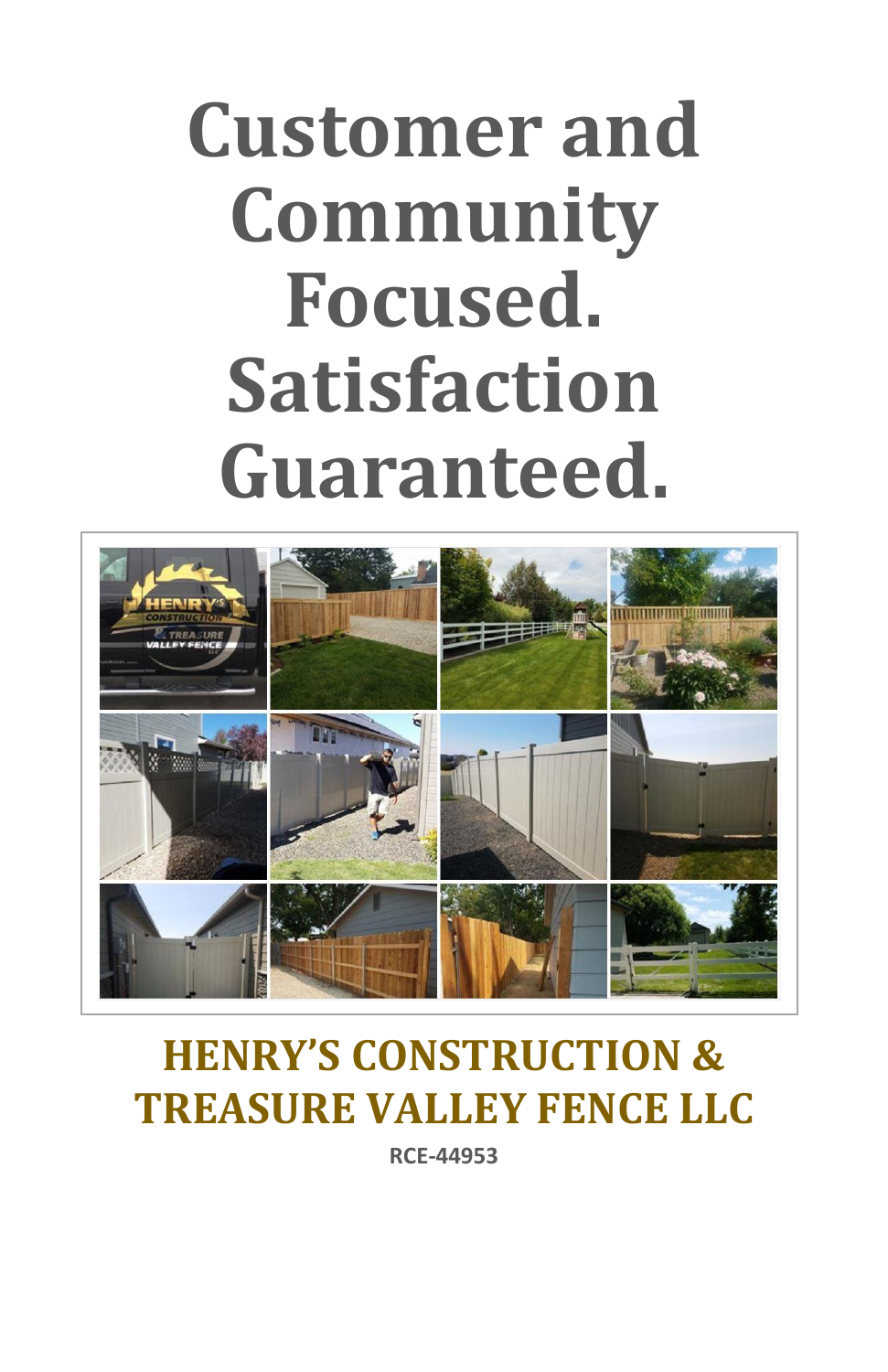### Table of Contents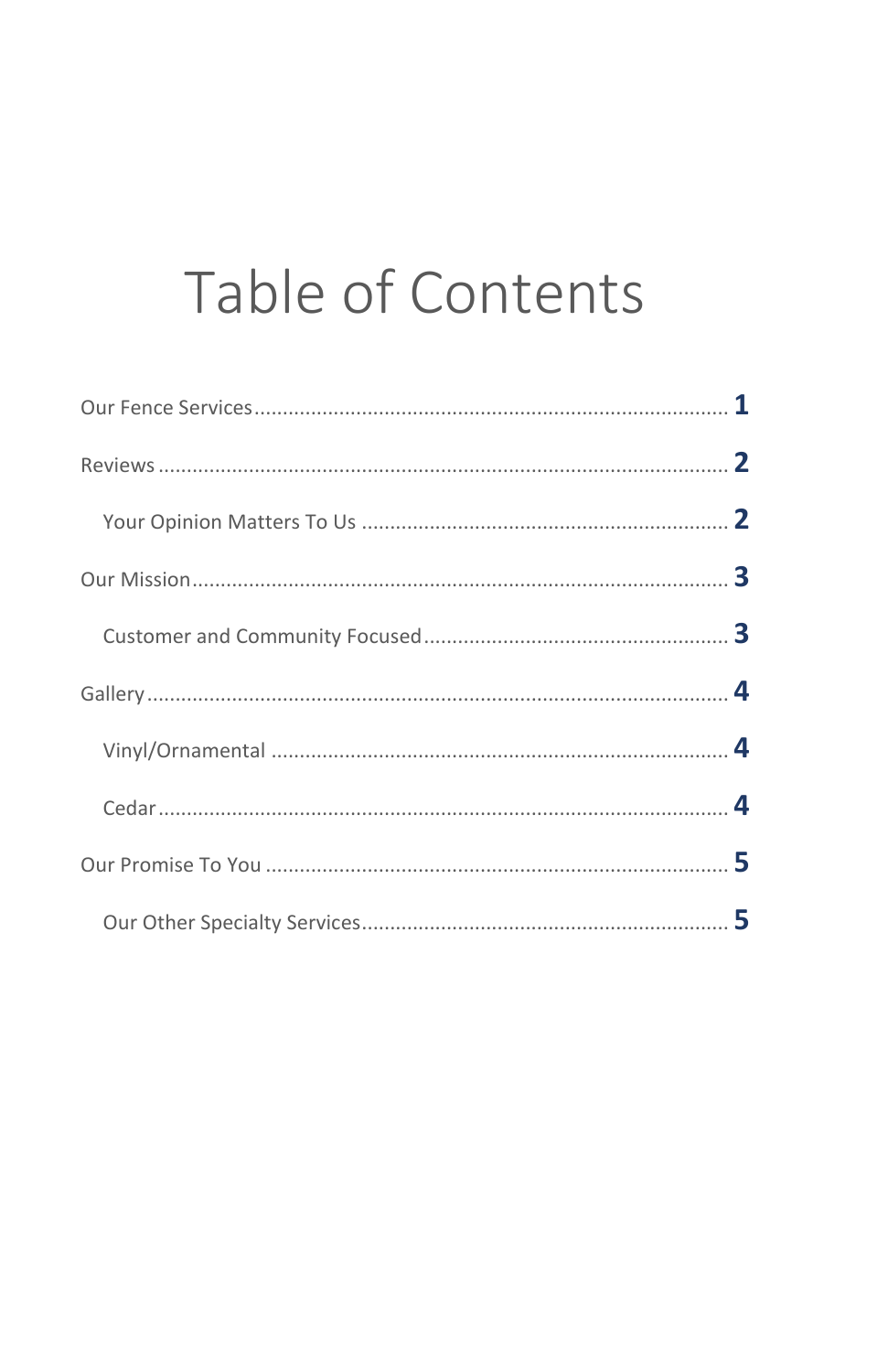# **Our Fence Services**

#### **Vinyl Fence Installation & Maintenance**



A vinyl fence can be a perfect security and privacy barrier that allows you the freedom to enjoy your home and outdoor living spaces. Vinyl fencing comes in a variety of styles and colors, with white and tan being the primary selection or HOA requirement. We also have a maintenance program to cover any future issues that may arise.

#### **Cedar Fence Installation & Stain**



You can build almost any kind of fence with wood. Staining your new cedar fencing offers strong resistance against decay. Whether it is a simple privacy fence, picture frame fence, or neighbor friendly style we help you select the style that works best for you. We install and stain providing you a fence that will last years to come.

#### **Ornamental Aluminum Fence Installation**



Lightweight aluminum ornamental fencing will last for years without rusting like traditional steel fencing. We use a durable material that is fade-resistant, scratch-resistant, and maintenance free.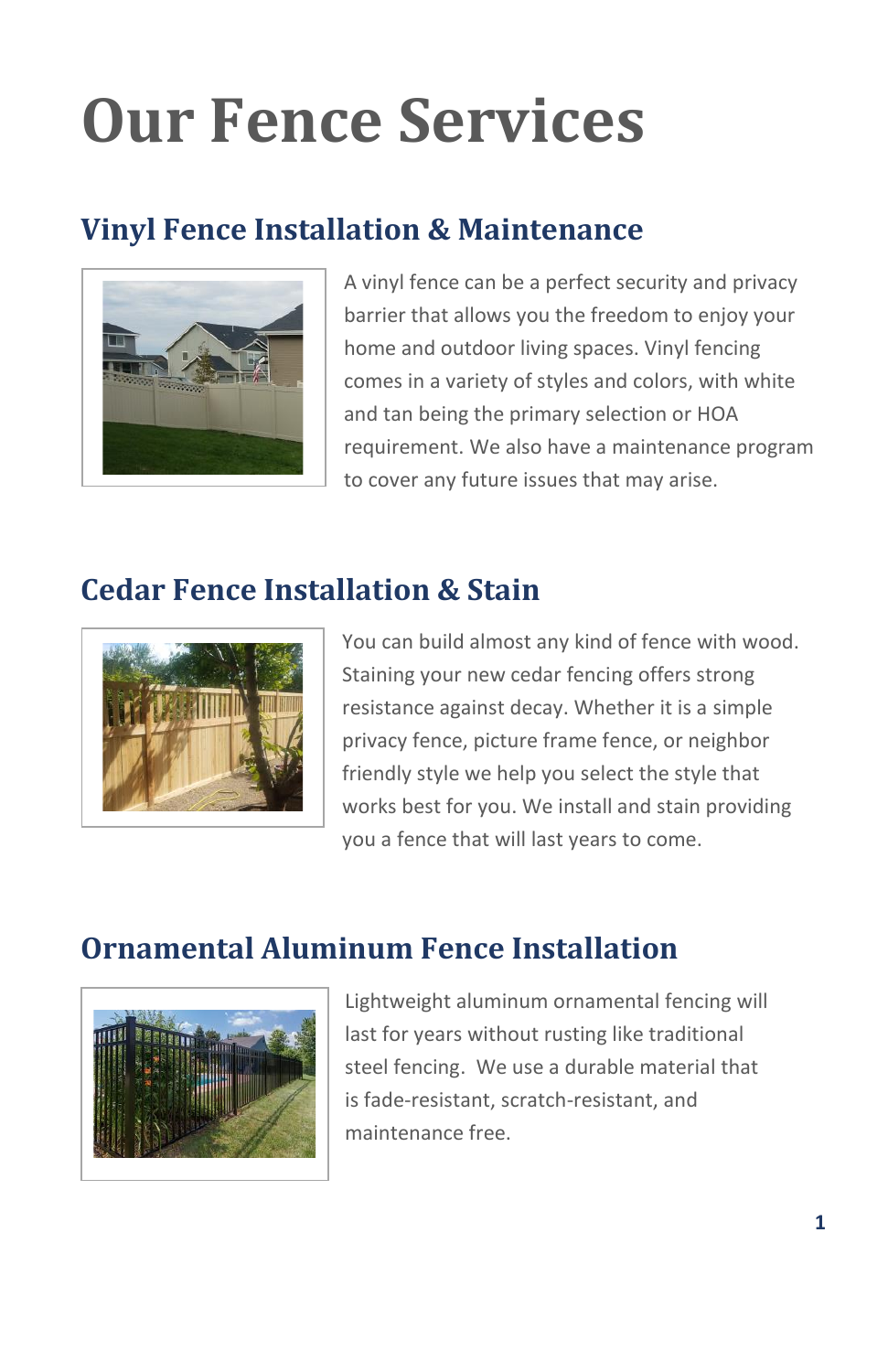### **Reviews**

#### **Your opinion matters to us!**

*"This fence company is world-class! Very responsive, friendly and professional office staff coordinating the project. The installation team were extremely detail oriented and worked long and hard even in bad weather. The end result was a beautify fence at a very reasonable price...the definition of exceeding customer's expectations." – Eric M.* 

*"Tracy and Chris were both professional and responsive during our project. After several failed attempts at getting help on my project because of a lack of time and materials, Tracy and Chris took the time to hunt down the vinyl gates and fence to complete my project.*

*Integrity is the name of the game and Tracy and Chris meet the challenge. Without reservations, I highly recommend Tracy and Chris." – Kathy H.*

*"Our property presented some real challenges, but the Henry's team worked through all of them. Excellent job, beautiful fence and a real pleasure to work with. I would recommend Henry's Construction to anyone looking for a professional and quality job. Thanks again guys." – Mike C.*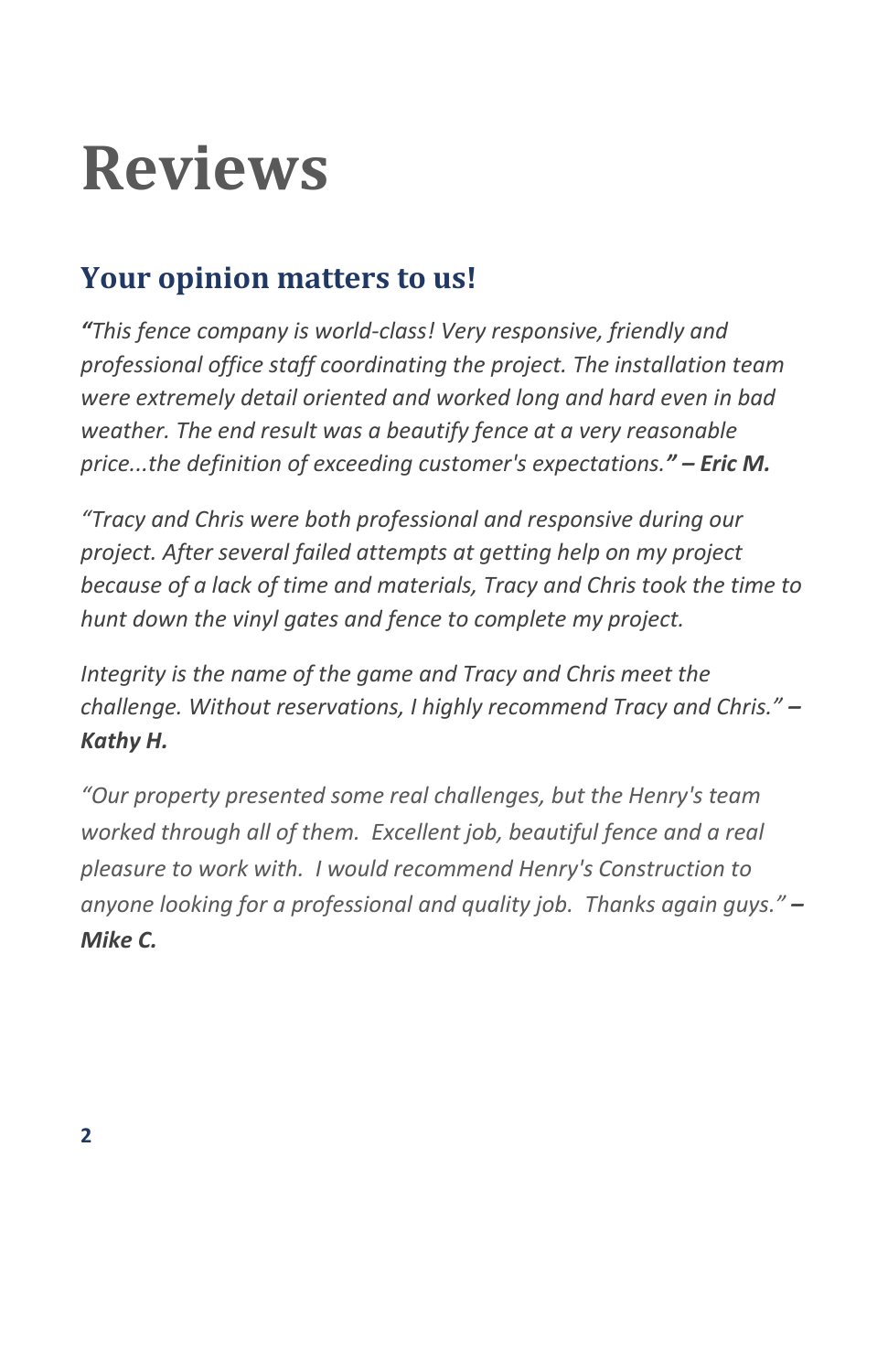### **Serving Customers with Excellence, Building Our Team with Care.**

#### **It is our mission to bring our best to you.**



We attend AFA events and continued education courses to stay current with industry knowledge and training.



#### **Customer and Community Focused**

We believe an investment into our employees leads to commitment to our customers and community. Each of our team members are given opportunities to receive advanced education and training to become certified fence installers. This leads to job satisfaction and a finished design all can appreciate. We also make it a priority for our team to give back to our community. We are involved with:

- I Heart Treasure Valley
- RO116
- Canyon County Spuds Collegiate Baseball Team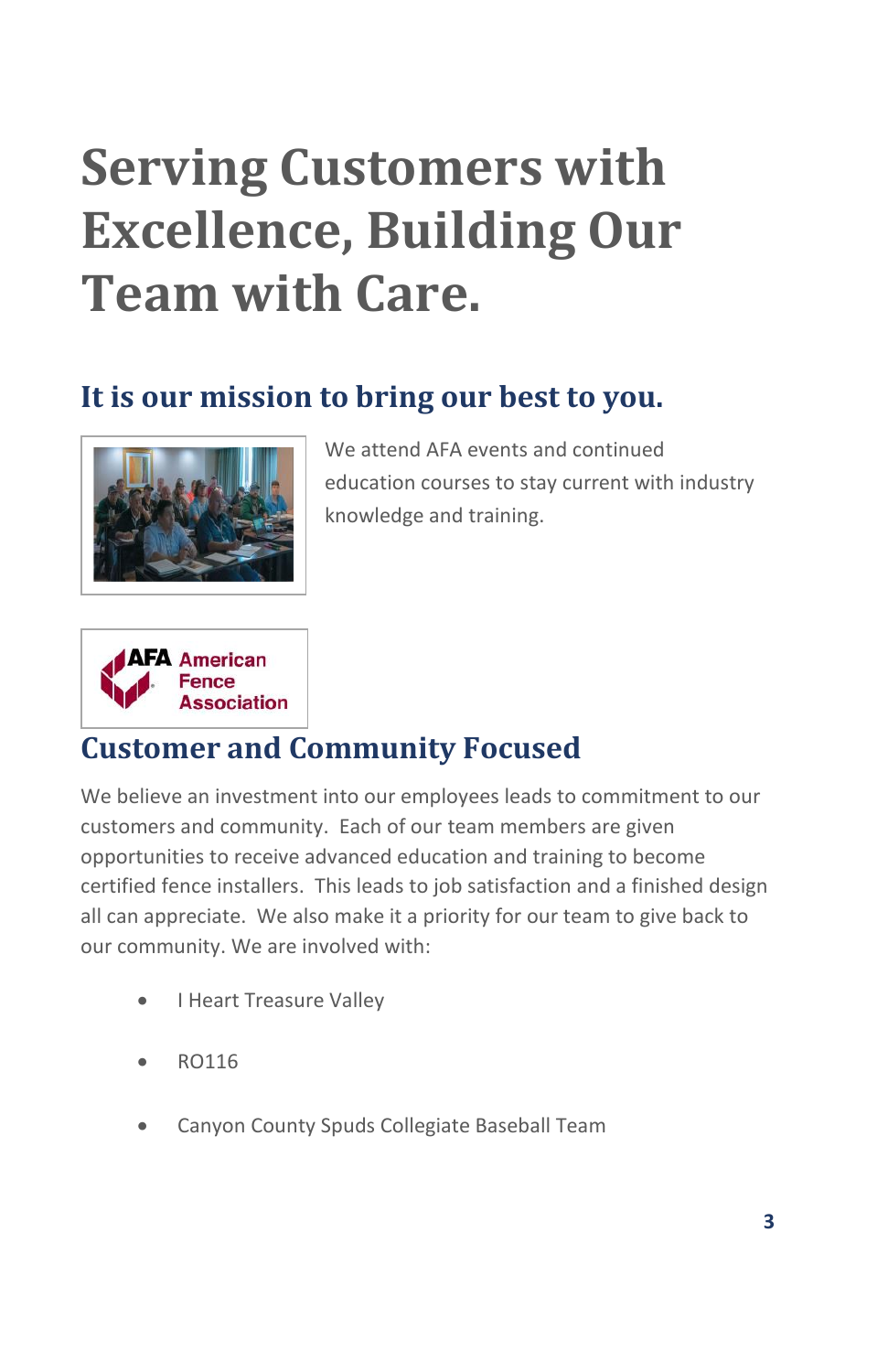### **Gallery**



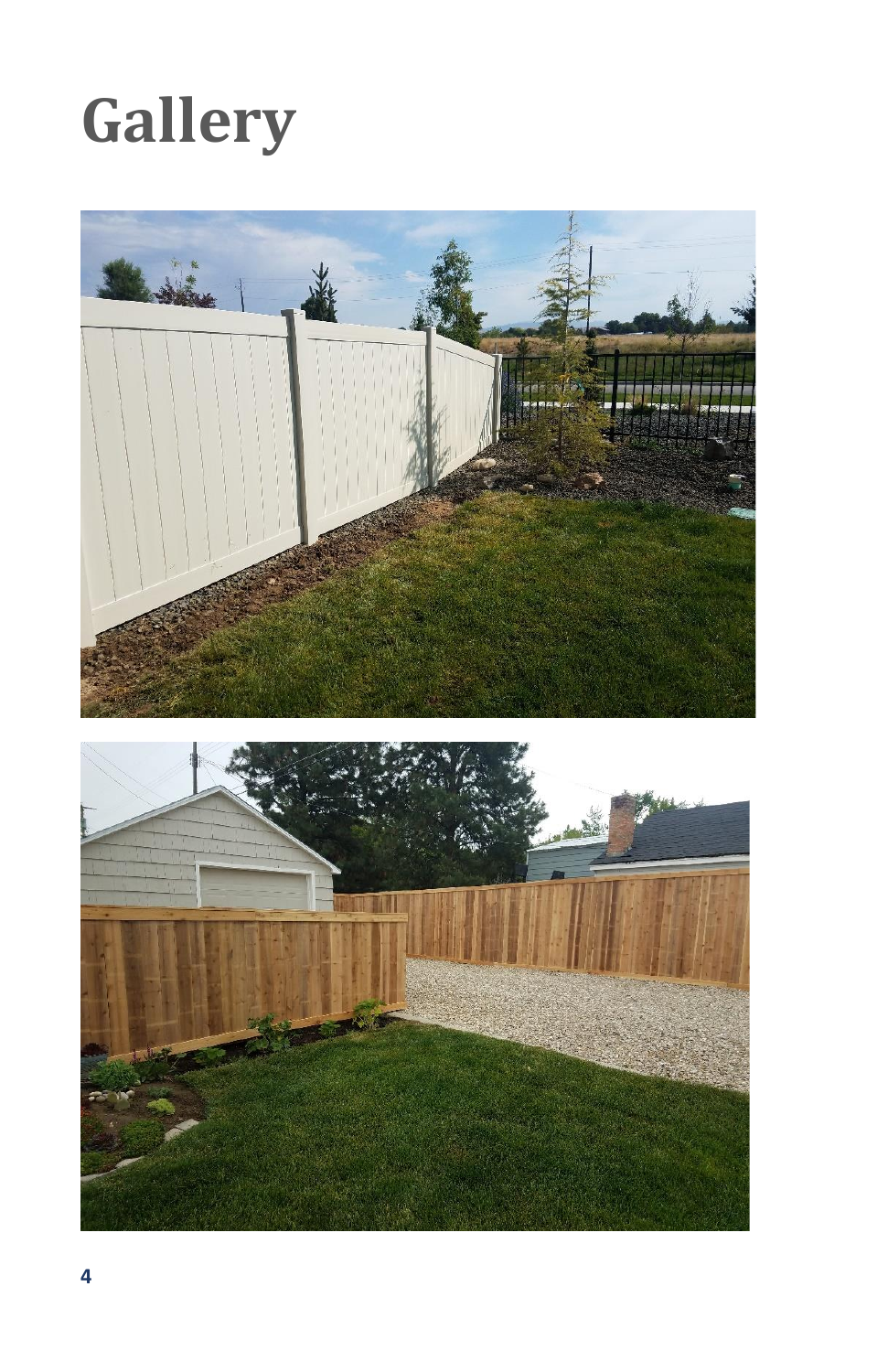# **Our Promise To You**

#### **Our Team Performs All Work**



We will not subcontract projects our customers hired us to perform. You can rely on us to have our own team from start to finish.

#### **We Are Registered and Insured**



We are registered with the State of Idaho as a contractor and carry General Liability Insurance and Worker's Compensation Insurance. Our registry information can be found at ibol.idaho.gov and policies are readily available.

#### **We Appreciate Our Customers and Referrals!**



We make it a point to send our appreciation out to our customers. Without you we would not be able to do what we do for our team and our community!